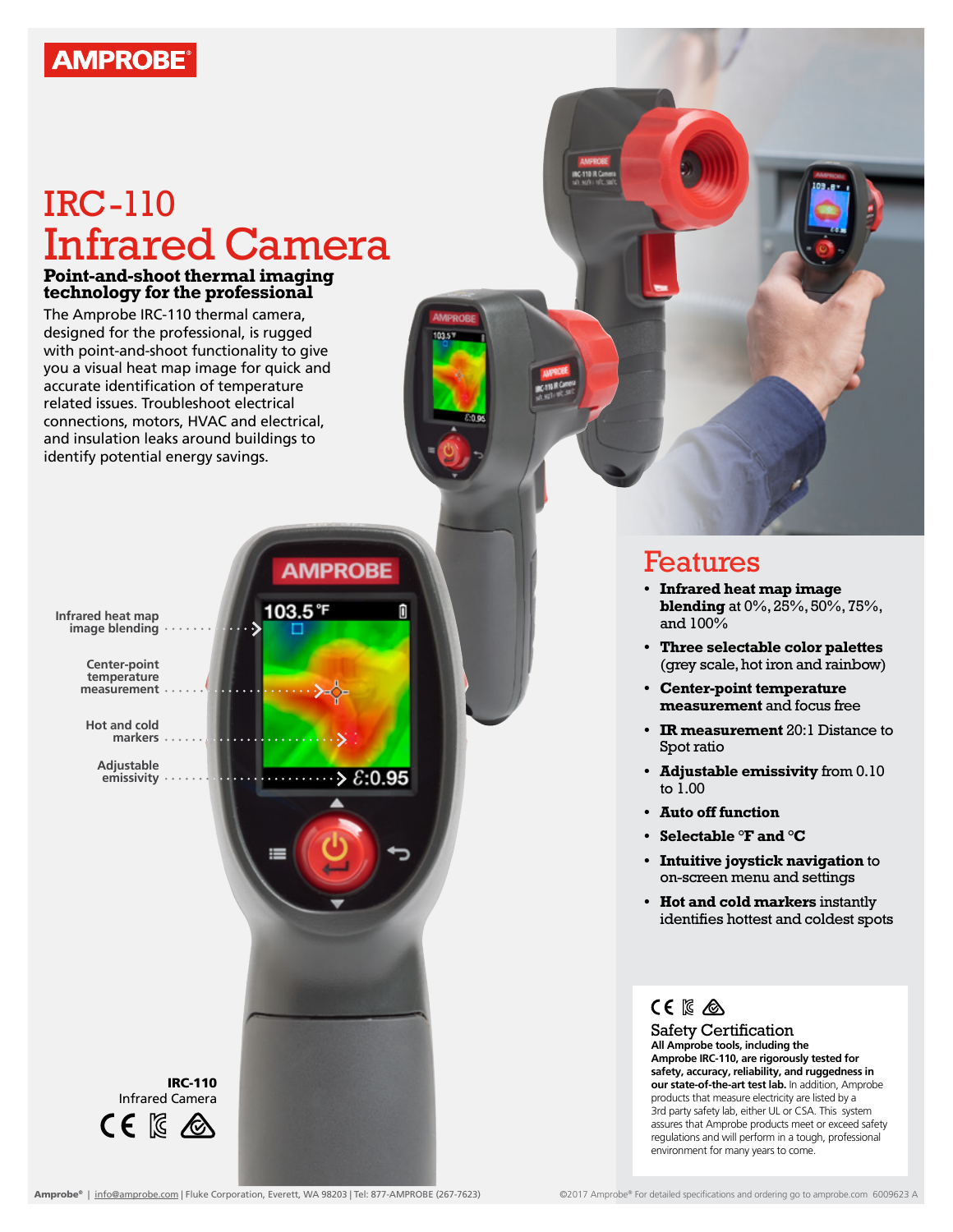## **AMPROBE®**



**Blending Mode** 25% **Blending Mode** 50% **Blending Mode** 75% **Blending Mode** 100%

## Applications

- **• Electrical, HVAC, mechanical, and automotive**
- **• Identify temperature related issues** for electrical connections and motors
- **• Quickly verify** HVAC functionality and performance
- **• Locate heat loss spots** on the insulation around buildings to save energy costs

### Industries

- **• Industrial Maintenance • Commercial Facility**
- **Maintenance**
- **• Oil & Gas Maintenance**
- **• Reliability Inspections • Building Diagnostics** 
	- **• Electrical, Water & Gas Utilities**
- **• Research & Development**

### Specifications

| <b>Features</b>                                                               | <b>IRC-110</b>                                                                                                                 |
|-------------------------------------------------------------------------------|--------------------------------------------------------------------------------------------------------------------------------|
| <b>Built-in digital camera</b>                                                |                                                                                                                                |
| Infrared heat map overlay                                                     | Five blending modes: 0%, 25%, 50%, 75%, 100%                                                                                   |
| <b>Color palettes</b>                                                         | Grey Scale, Hot Iron, Rainbow                                                                                                  |
| Field of view                                                                 | 33° x 33°                                                                                                                      |
| Focus system                                                                  | Focus free                                                                                                                     |
| IR temperature range                                                          | 14 °F to 932 °F (-10 °C to 500 °C)                                                                                             |
| Distance to Spot ratio (D:S)                                                  | 20:1                                                                                                                           |
| <b>Emissivity</b>                                                             | 0.10 to 1.00                                                                                                                   |
| <b>Display resolution</b>                                                     | 0.2 °F/0.1 °C                                                                                                                  |
| <b>Hot and cold markers</b>                                                   | $\bullet$                                                                                                                      |
| Center point marker                                                           |                                                                                                                                |
| <b>Temperature units</b>                                                      | Selectable °F/°C                                                                                                               |
| Auto power off                                                                |                                                                                                                                |
| <b>Detailed Specifications</b>                                                |                                                                                                                                |
| Temperature measurement                                                       | Yes, center point                                                                                                              |
| Temperature range                                                             | 14 °F to 932 °F (-10 °C to 500 °C)                                                                                             |
| <b>IR accuracy</b> (calibration geometry with ambient                         | $\geq$ 32 °F ( $\geq$ 0 °C): $\pm$ 4 °F ( $\pm$ 2 °C) or $\pm$ 2 % of the reading, whichever is greater                        |
| temperature $23^{\circ}C \pm 2^{\circ}C$ )                                    | $<$ 32 °F ( $<$ 0 °C): $\pm$ 6 °F ( $\pm$ 3 °C)                                                                                |
| <b>Display resolution</b>                                                     | 0.2 °F / 0.1 °C                                                                                                                |
| <b>IR Repeatability</b>                                                       | $\pm$ 8 % of the reading or $\pm$ 2 °F ( $\pm$ 1 °C), whichever is greater                                                     |
| <b>Temperature Coefficient</b>                                                | 0.1 °C/°C or $\pm$ 0.1 %/°C of the reading, whichever is greater                                                               |
| Distance to spot                                                              | 20:1                                                                                                                           |
| Minimum spot size                                                             | $0.32$ inches $(8 \text{ mm})$                                                                                                 |
| Response time (95 %)                                                          | $<$ 125 ms                                                                                                                     |
| Spectral response                                                             | 8 µm to 14 µm                                                                                                                  |
| Emissivity                                                                    | Digitally adjustable from 0.10 to 1.00 by 0.01                                                                                 |
| Visual image with infrared heat map overlay                                   | Five blending modes (0%, 25%, 50%, 75% and 100%)                                                                               |
| Visual to IR effective image alignment                                        | $\geq$ 10 inches                                                                                                               |
| Visual image resolution                                                       | 16,384 pixels (128 x 128 pixels)                                                                                               |
| Screen resolution                                                             | 20,480 pixels (128 x 160)                                                                                                      |
| <b>Field of view</b>                                                          | 33° x 33°                                                                                                                      |
| <b>Thermal sensitivity</b>                                                    | 150 mK                                                                                                                         |
| <b>Focus system</b>                                                           | Focus free                                                                                                                     |
| Image palettes                                                                | Grey Scale (white hot), Hot Iron and Rainbow                                                                                   |
| Hot and cold marker                                                           | Yes                                                                                                                            |
| <b>Display</b>                                                                | 1.77 in color TFT with 128 x 160 pixels                                                                                        |
| Operating temperature and humidity                                            | 32 °F to 122 °F (0 °C to 50 °C)                                                                                                |
|                                                                               | 10 % to 90 % RH non-condensing at 86 °F (30 °C)                                                                                |
| Storage temperature                                                           | -4 °F to 140 °F (-20 °C to 60 °C) without battery                                                                              |
| Operating and storage altitude                                                | $< 6561$ ft ( $< 2000$ m)                                                                                                      |
| Drop proof                                                                    | 4-feet (1.2 m)                                                                                                                 |
| <b>Vibration and shock</b>                                                    | IEC 60068-2-6, 2.5g, 10 to 200 Hz, IEC 60068-2-27, 50g 11ms                                                                    |
| Power supply                                                                  | Three (3) 1.5 V AA IEC LR6 alkaline batteries                                                                                  |
| <b>Battery life</b>                                                           | 8 hours with display ON (Typical) Power consumption: 150 mA (Typical)                                                          |
| Auto power off                                                                | Selectable modes: OFF, 1 minute, 2 minutes, 5 minutes and 10 minutes                                                           |
| <b>Certifications</b>                                                         | CE K A                                                                                                                         |
|                                                                               | EN 61326-1<br>Korea (KCC): Class A Equipment (Industrial Broadcasting & Communication Equipment) [1]                           |
| <b>Electromagnetic Compatibility</b>                                          | [1] This product meets requirements for industrial (Class A) electromagnetic wave equipment and the seller or user should take |
|                                                                               | notice of it. This equipment is intended for use in business environments and is not to be used in homes.                      |
| Size (H x W x L)                                                              | Approx. 7.3 x 2.1 x 4.1 in (185 x 54 x 104 mm)                                                                                 |
| Weight                                                                        | Approx. 0.57 lb (0.26 kg)                                                                                                      |
| Included: 3 x 1.5 V AA Batteries (not installed), Wrist Strap and User Manual |                                                                                                                                |

Amprobe® | info@amprobe.com | Fluke Corporation, Everett, WA 98203 | Tel: 877-AMPROBE (267-7623) For a comprobe® For detailed specifications and ordering go to amprobe.com 6009623 A